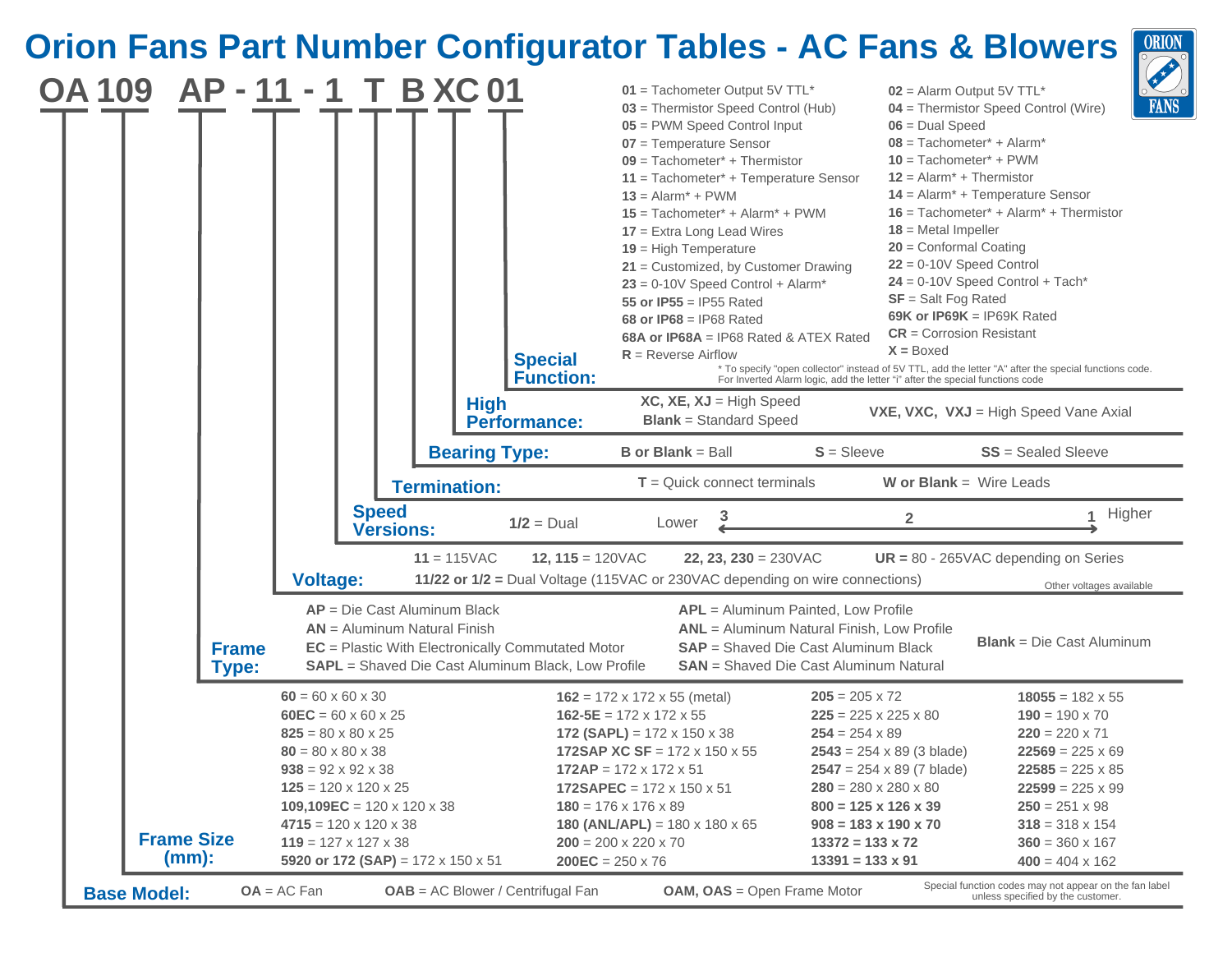## **Orion Fans Part Number Configurator Tables - DC Fans & Blowers**

|                    |                               | 12 38 AP-12                                                                                                                            | н               | B                                                                                                                                             |                     |             | <b>Special</b><br><b>Function:</b>                                                                                                                                                                     | $01$ = Tachometer Output 5V TTL*<br>05 = PWM Speed Control Input<br>07 = Temperature Sensor<br>$09$ = Tachometer* + Thermistor<br>$13 =$ Alarm <sup>*</sup> + PWM<br>$17$ = Extra Long Lead Wires<br>$19$ = High Temperature<br>55 or IP55 = IP55 Rated<br>68 or IP68 = IP68 Rated<br>$CR =$ Corrosion Resistant<br>$X = Boxed$ |              | 03 = Thermistor Speed Control (Hub)<br>$11 = Tachometer* + Temperature Sensor$<br>$15$ = Tachometer* + Alarm* + PWM<br>$21$ = Customized, by Customer Drawing<br>$23 = 0-10V$ Speed Control + Alarm* |                              | $02$ = Alarm Output 5V TTL*<br>04 = Thermistor Speed Control (Wire)<br>$06 =$ Dual Speed<br>$08 = Tachometer* + Alarm*$<br>$10 = Tachometer* + PWM$<br>$12 =$ Alarm <sup>*</sup> + Thermistor<br>$14$ = Alarm <sup>*</sup> + Temperature Sensor<br>$16$ = Tachometer* + Alarm* + Thermistor<br>$18$ = Metal Impeller<br>$20$ = Conformal Coating<br>$22 = 0-10V$ Speed Control<br>$24 = 0-10V$ Speed Control + Tach*<br>$SF = Salt Fog Rated$<br>$Z =$ PWM Reversible<br>69K or IP69K = IP69K Rated<br>* To specify "open collector" instead of 5V TTL, add the letter "A" after the special functions code.<br>For Inverted Alarm logic, add the letter "i" after the special functions code |                | $\epsilon$<br><b>FAN</b>                                                                    |
|--------------------|-------------------------------|----------------------------------------------------------------------------------------------------------------------------------------|-----------------|-----------------------------------------------------------------------------------------------------------------------------------------------|---------------------|-------------|--------------------------------------------------------------------------------------------------------------------------------------------------------------------------------------------------------|---------------------------------------------------------------------------------------------------------------------------------------------------------------------------------------------------------------------------------------------------------------------------------------------------------------------------------|--------------|------------------------------------------------------------------------------------------------------------------------------------------------------------------------------------------------------|------------------------------|-----------------------------------------------------------------------------------------------------------------------------------------------------------------------------------------------------------------------------------------------------------------------------------------------------------------------------------------------------------------------------------------------------------------------------------------------------------------------------------------------------------------------------------------------------------------------------------------------------------------------------------------------------------------------------------------------|----------------|---------------------------------------------------------------------------------------------|
|                    |                               |                                                                                                                                        |                 |                                                                                                                                               |                     | <b>High</b> | <b>Performance:</b>                                                                                                                                                                                    |                                                                                                                                                                                                                                                                                                                                 |              | $XC, XE, XJ = High Speed$<br><b>Blank</b> = Standard Speed                                                                                                                                           |                              | VXE, VXC, VXJ = High Speed Vane Axial                                                                                                                                                                                                                                                                                                                                                                                                                                                                                                                                                                                                                                                         |                |                                                                                             |
|                    |                               |                                                                                                                                        |                 |                                                                                                                                               |                     |             | <b>Bearing Type:</b>                                                                                                                                                                                   | $B =$ Ball                                                                                                                                                                                                                                                                                                                      |              | $S = S$ leeve                                                                                                                                                                                        |                              |                                                                                                                                                                                                                                                                                                                                                                                                                                                                                                                                                                                                                                                                                               |                | <b>SS</b> = Sealed Sleeve                                                                   |
|                    |                               |                                                                                                                                        |                 |                                                                                                                                               | <b>Termination:</b> |             |                                                                                                                                                                                                        |                                                                                                                                                                                                                                                                                                                                 |              | $T =$ Quick Connect Terminals                                                                                                                                                                        |                              | <b>Blank</b> = Wire Leads                                                                                                                                                                                                                                                                                                                                                                                                                                                                                                                                                                                                                                                                     |                |                                                                                             |
|                    |                               |                                                                                                                                        |                 | <b>Speed</b><br><b>Versions:</b>                                                                                                              |                     | Lower       | LL.                                                                                                                                                                                                    | L.                                                                                                                                                                                                                                                                                                                              |              | м                                                                                                                                                                                                    | н.                           | HH                                                                                                                                                                                                                                                                                                                                                                                                                                                                                                                                                                                                                                                                                            | H <sub>3</sub> | Higher                                                                                      |
|                    |                               |                                                                                                                                        | <b>Voltage:</b> |                                                                                                                                               | $05 = 5VDC$         |             | $12 = 12VDC$                                                                                                                                                                                           | $24 = 24VDC$                                                                                                                                                                                                                                                                                                                    |              | $48 = 48VDC$                                                                                                                                                                                         |                              | $60 = 60VDC$                                                                                                                                                                                                                                                                                                                                                                                                                                                                                                                                                                                                                                                                                  |                | Other voltages available                                                                    |
|                    |                               | <b>Frame</b><br><b>Type:</b>                                                                                                           |                 |                                                                                                                                               |                     |             | <b>Blank</b> = Thermoplastic Construction<br><b>SAPL</b> = Shaved Die Cast Aluminum Black, Low Profile<br><b>SAP</b> = Shaved Die Cast Aluminum Black<br><b>SAN</b> = Shaved Die Cast Aluminum Natural | <b>SPOT / DIN</b> = Spot Cooling w/ AC Adapter & DIN mounting package                                                                                                                                                                                                                                                           |              |                                                                                                                                                                                                      |                              | $AP = Die Cast$ Aluminum Black<br>APL = Die Cast Aluminum Black, Low Profile<br>$AN =$ Aluminum, Natural Finish<br><b>SPOT</b> = Spot Cooling w/ AC Adapter                                                                                                                                                                                                                                                                                                                                                                                                                                                                                                                                   |                |                                                                                             |
|                    |                               | <b>Thickness:</b>                                                                                                                      |                 | $06 = 6$ mm<br>$32 = 32$ mm                                                                                                                   |                     |             | $10 = 10$ mm<br>$35 = 35$ mm                                                                                                                                                                           | $15 = 15$ mm                                                                                                                                                                                                                                                                                                                    | $38 = 38$ mm |                                                                                                                                                                                                      | $20 = 20$ mm<br>$45 = 45$ mm | $25 = 25$ mm<br>$56 = 56$ mm                                                                                                                                                                                                                                                                                                                                                                                                                                                                                                                                                                                                                                                                  |                |                                                                                             |
|                    | <b>Frame Size</b><br>$(mm)$ : | $25 = 25 \times 25$<br>$30 = 30 \times 30$<br>$40 = 40 \times 40$<br>$50 = 50 \times 50$<br>$52 = 52 \times 52$<br>$60 = 60 \times 60$ |                 | $70 = 70 \times 70$<br>$80 = 80 \times 80$<br>$92 = 92 \times 92$<br>$120 = 120 \times 120$<br>$127 = 127 \times 38$<br>$172 = 172 \times 51$ |                     |             | $172(SAP) = 172 \times 150 \times 51$<br>$180 = 180 \times 65$<br>$254 = 254 \times 89$<br>$280 = 280 \times 89$<br>$5009 = 50 \times 50 \times 09$                                                    | 172(SAPL) = $172 \times 150 \times 38$                                                                                                                                                                                                                                                                                          |              | $5115 = 51 \times 15$<br>$6015 = 60 \times 15$<br>$7530 = 75 \times 30$<br>$9733 = 96 \times 33$<br>$600 = 120 \times 31$<br>$1232 = 120 \times 32$                                                  |                              | $182 = 182 \times 171 \times 82$<br>$13391 = 133 \times 91$<br>$17567 = 175 \times 67$<br>$19069 = 190 \times 69$<br>Thickness dimensions are not included in part numbers for these frame<br>sizes: 127, 172, 180, 254, 280                                                                                                                                                                                                                                                                                                                                                                                                                                                                  |                | $22071 = 220 \times 71$<br>$22599 = 225 \times 99$<br>$250110 = 250 \times 110$             |
| <b>Base Model:</b> |                               | $OD = DC Fan$                                                                                                                          |                 | <b>ODS</b> = Frameless, Motorized                                                                                                             | Rotor Only          |             |                                                                                                                                                                                                        | $ODE = DC Block /$<br>Centrifugal Fan                                                                                                                                                                                                                                                                                           |              |                                                                                                                                                                                                      |                              | Additional suffixes consisting of both numbers and<br>letters may be applied for multiple fan modifications.                                                                                                                                                                                                                                                                                                                                                                                                                                                                                                                                                                                  |                | Special function codes may not appear on the<br>fan label unless specified by the customer. |